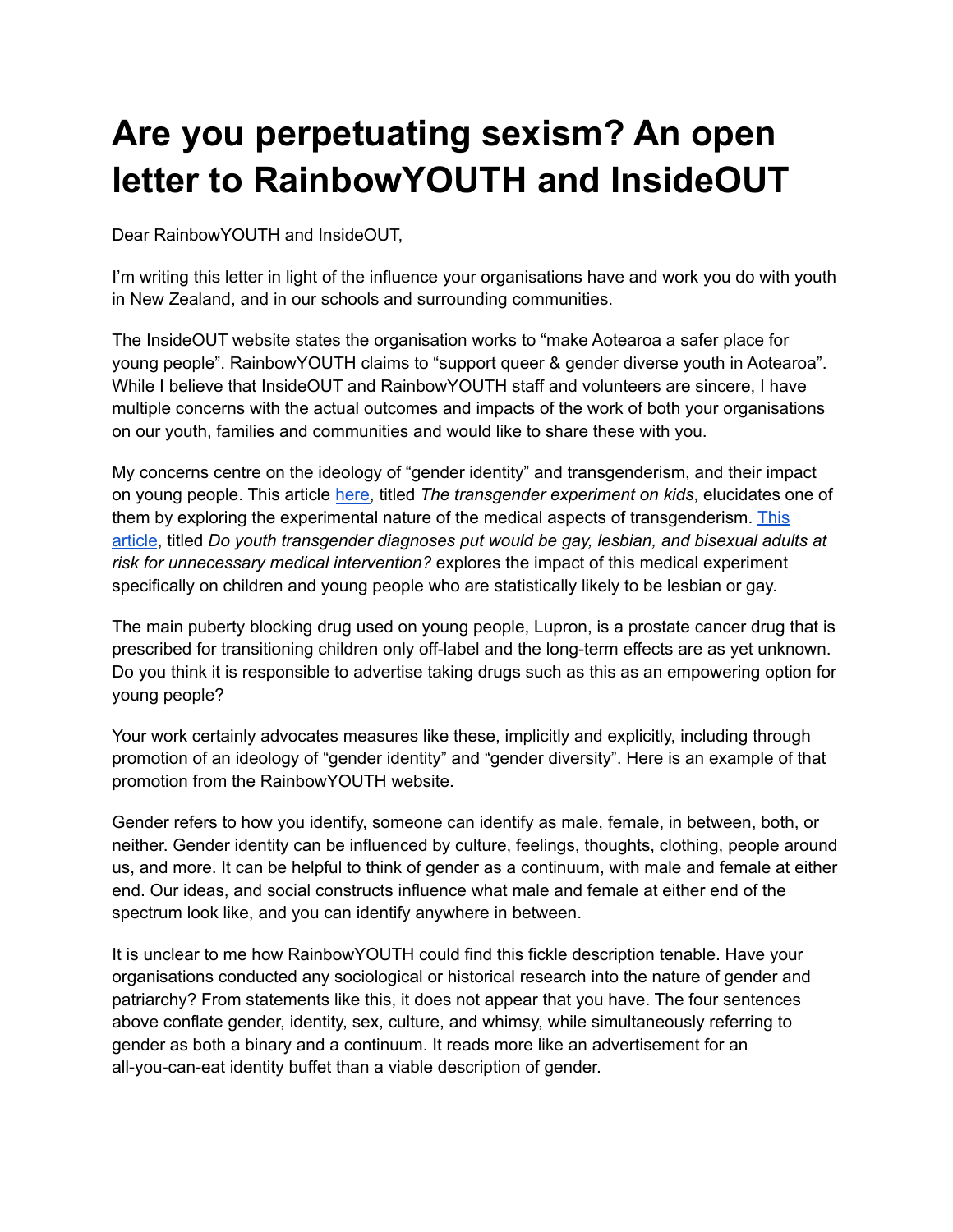Male supremacy constitutes a particularly blaring omission. Gender is not an identity-based binary, continuum or pick-n-mix or lolly scramble. It is a sex-based hierarchy by which men dominate women. That is why it is a social justice issue.

This informative podcast, titled *The trouble with [transing](http://www.feministcurrent.com/2016/10/02/podcast-trouble-transing-kids/) kids,* further elucidates the connection between promoting a gender identity model of sex education, and promoting a medical experiment geared toward sterilising young people who simply do not conform to everyday societal gender roles, expectations and stereotypes. Suggesting a child may need to socially or medically alter their sex, and in the long run consider highly invasive, irreversible surgery because his or her tastes and preferences are non-conforming, is in fact a dangerously narrow, conservative and punitive approach to sex and gender education.

There is currently increasing pressure – social and media pressure – on parents, too, to identify their children as transgender early on. Clinical social worker and Jungian analyst Lisa Marchiano calls it a "social contagion". This is despite reports showing that 80% of [children](http://nymag.com/scienceofus/2016/07/whats-missing-from-the-conversation-about-transgender-kids.html) [desist](http://nymag.com/scienceofus/2016/07/whats-missing-from-the-conversation-about-transgender-kids.html) with gender dysphoria if left alone or given proper therapy. It also happens despite reports showing that early [Lupron](http://www.thehomoarchy.com/do-youth-transgender-diagnoses-put-would-be-gay-lesbian-bisexual-adults-at-risk-for-unnecessary-medical-intervention/) use can *encourage* persistance of gender dysphoria and *create* a transgender outcome in young people by preventing normal puberty.

The irony is that second wave feminism alerted us to the problems of socialising children according to gender norms from earliest childhood, because the norms and socialisation processes themselves are based on a destructive model of dominance and subordination. Feminists encouraged us to consciously avoid socialising our children according to gender norms, and/or to see a little boy wanting to wear a dress as unremarkable.

I have seen countless examples of parents socially transitioning children as young as three simply because they like to wear [purple](http://m.nzherald.co.nz/nz/news/article.cfm?c_id=1&objectid=11722176) and pink, have long hair and play with toys promoted to girls. I wish I was joking. This current [pressure](http://www.theguardian.com/lifeandstyle/2016/apr/23/a-letter-to-my-little-girl-who-identifies-as-a-boy) on parents to consider that their little children might now or at some later point need genital tuckers, Lupron, cross-sex hormones, breast binders, and their penis or uterus removed – just for not conforming to gender norms – seems extremely regressive. Yet if parents are not open to these measures, or ask questions of their peers – in the current climate, they may well be labelled 'transphobic', which is tantamount to being a fascist. Your organisations are contributing to this climate, which is why I have several questions to pose to you about your work.

Though they overlap, I have organised my concerns into five major categories in this letter. These are as follows:

- Health and medical
- Violence and safety
- Homophobia
- Systemic miseducation
- The institutionalisation of neoliberal "gender identity" politics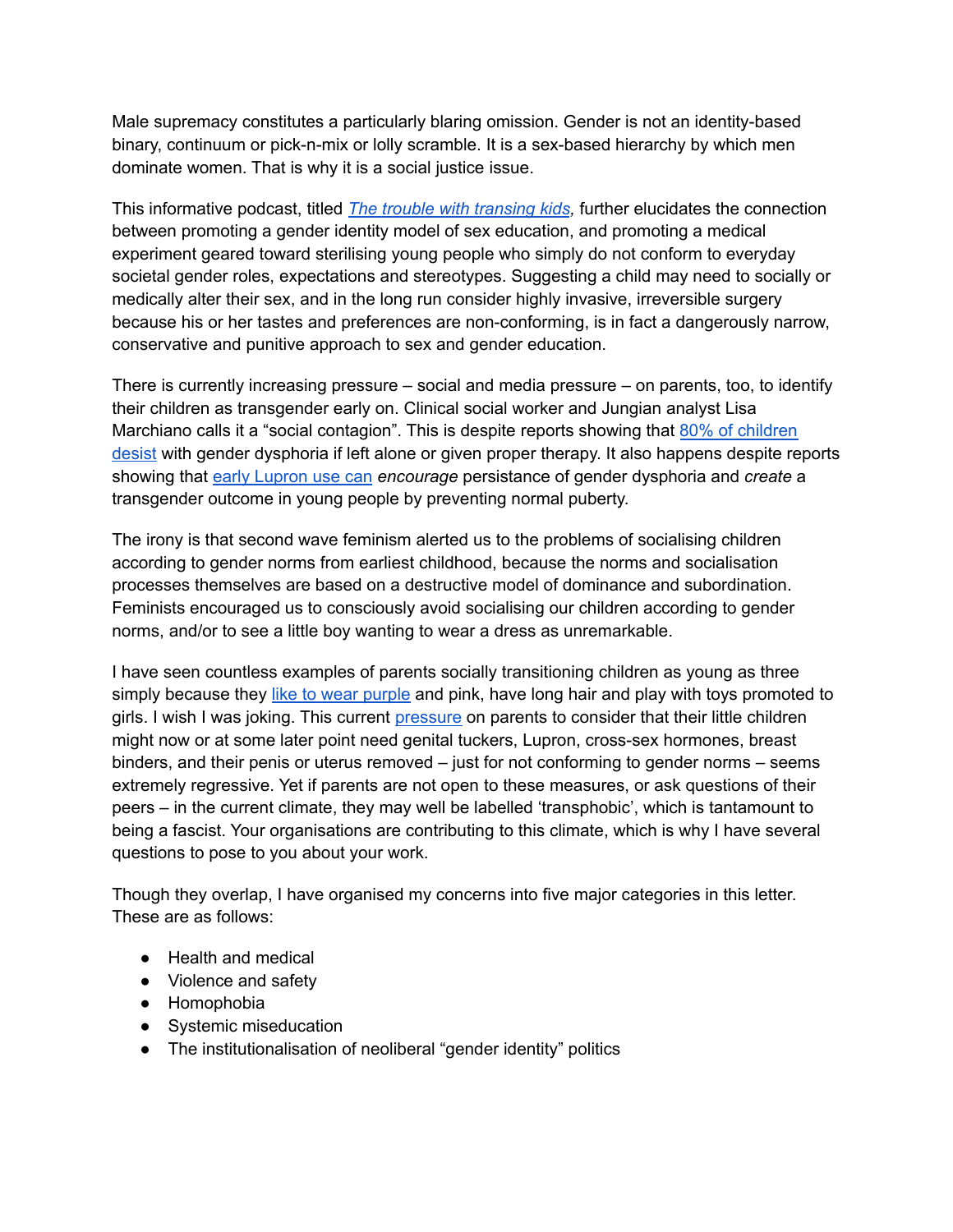I would like to know what both of your organisations, dedicated to the health and well-being of young people, are doing to address each of the concerns outlined here, at present.

I am writing this because I am seeing increasing numbers of parents socially transitioning and considering sterilising their children, in the long term, for childhood behaviour that is, in fact, normal. It simply does not conform to conventional gender norms. I am also deeply concerned with the threats to women's safety transgender ideology poses, by the undermining of our rights to vitally necessary safe sex-segregated spaces.

Thank you in advance for your time and considered response. I trust you will not write this letter off as "transphobic" at the outset, but consider it constructively as part of your work.

#### **HEALTH AND MEDICAL CONCERNS**

Around the Western world, children as young as 6 are now being provided with genitalia tuckers for boys and penis prostheses for girls, reinforcing a child's dissociation with their own body from a very early age. The process has been shown to set in stone for children a sense of identity which is split off from the body, to [condition](http://www.transgendertrend.com/brighton-council-wrong/) children into a mind-body disconnect which is an indicator for mental ill-health. Having your support network participate in this process of disconnection can actually be a traumatic form of gaslighting and abuse.

For kids who begin transition before puberty, puberty blockers are available. The main puberty blocking drug used on young people, Lupron, is a prostate cancer drug that is prescribed for transitioning children only off-label, and the long-term effects are as yet unknown. The side effects of these drugs can include loss of bone density, because they stunt normal growth.

This [article](http://www.thehomoarchy.com/do-youth-transgender-diagnoses-put-would-be-gay-lesbian-bisexual-adults-at-risk-for-unnecessary-medical-intervention/) states that "Hormone blockers may actually cause a transgender outcome by preventing a normal puberty. The same may be true of placing a child in the 100% affirmation environments of modern-day gender clinics." Early Lupron use can *cause* gender dysphoria to persist rather than desist and *create* a transgender outcome for young people by preventing normal puberty. The 100% affirmation model also runs [completely](http://www.feministcurrent.com/2016/10/02/podcast-trouble-transing-kids/) counter to a holistic mental health model, that takes account of a person's wider life experience before accepting self diagnosis.

What are you doing to examine this, and ensure that your work is not disingenuous and *coercive* in its liberal framing?

Statistically, before puberty, most children who are transitioned are [young](https://inpermanentopposition.com/2016/07/26/making-boys-breaking-girls/) boys who behave in ways that don't have tastes and preferences that conform to conventional understandings of masculinity. They wear dresses, for instance, and play with toys [marketed](https://www.facebook.com/lollyanddoodlepage/?hc_ref=SEARCH&fref=nf) at girls. This raises concerns about the medication of boys who aren't sufficiently "masculine".

From puberty, the ratio of girls to boys who transition is weighted dramatically toward the girls. It has been reported that nine teenage girls transition to every one boy. Female to male transition has been [compared](http://thefederalist.com/2016/06/27/why-is-transgender-an-identity-but-anorexia-a-disorder/) to the anorexia epidemic, as a way that teenage girls [reject](http://ordinary-gentlemen.com/2016/09/02/glosswitch-anorexia-breast-binding-and-the-legitimisation-of-body-hatred/) their own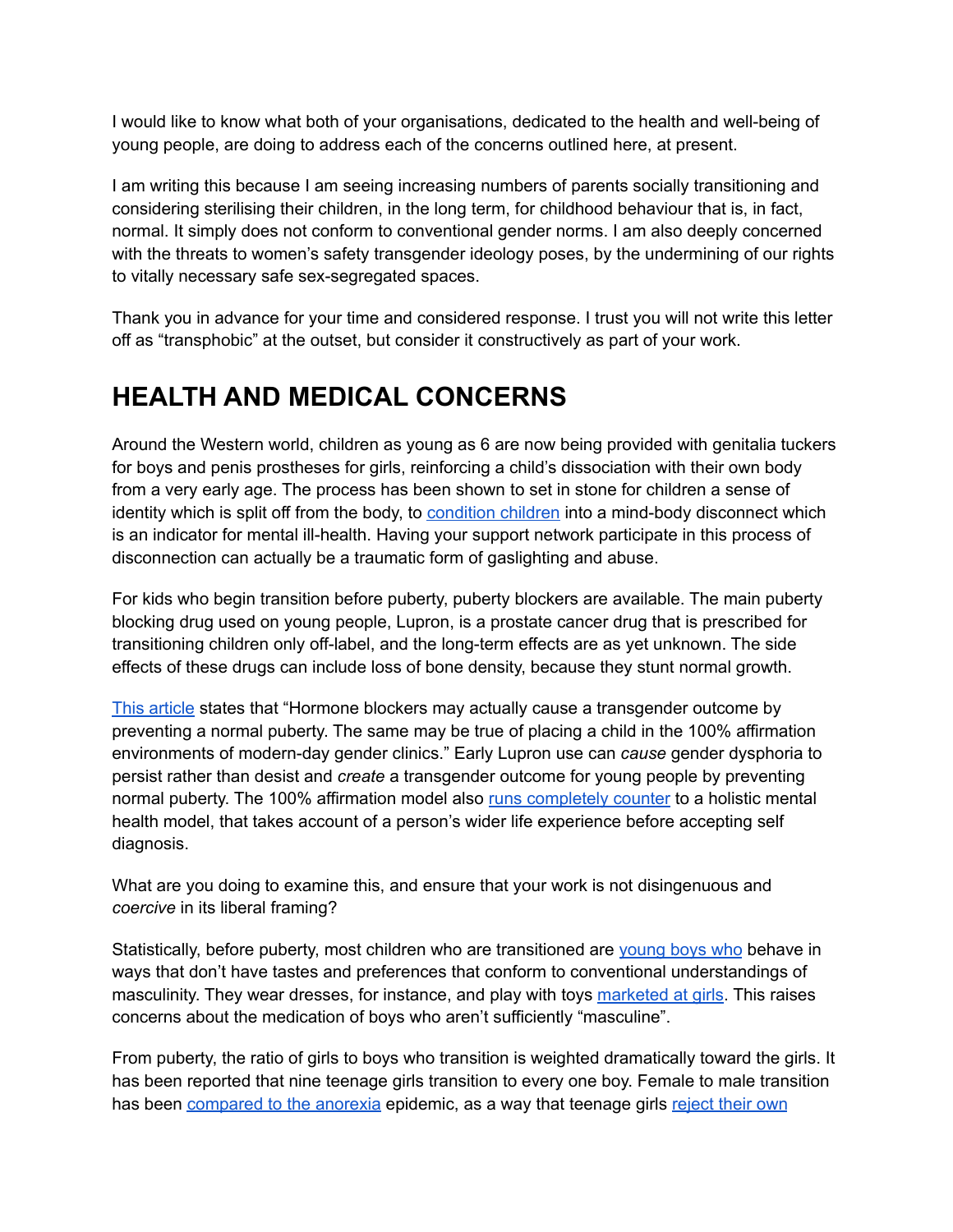[female](http://ordinary-gentlemen.com/2016/09/02/glosswitch-anorexia-breast-binding-and-the-legitimisation-of-body-hatred/) bodies due to routine sexual abuse, objectification, and self-loathing based on social pressure to conform to expectations that are dehumanising. This certainly provides a logical explanation for why so many more girls than boys would transition in puberty: it is a form of self-harm and rejection.

How do *you* explain these differences? If being trans is a definite and distinct individual reality, why does a pattern exist where so many boys and being transitioned as children, and so many, many more girls than boys are identifying as "trans" in puberty? Why does this pattern reverse again in adulthood?

What work are you doing to consider these patterns in relation to wider societal realities? Are you assessing the correlation between these patterns and global and historic trends of female self-harm, and finding their origin in the patriarchal oppression of women? If so, are you helping women to see these connections? Are you looking closely at accounts of female detransitioners who in hindsight recognise their own transition as self harm stemming from oppression, and not intrinsic trans identity? How is this informing your work?

I am deeply concerned about what I see as internalised self-loathing among women currently being re-packaged and celebrated as an expression of "gender diversity".

Breast binding is an example of this. The first [medical](https://broadly.vice.com/en_us/article/chest-binding-health-project-inside-landmark-overdue-transgender-study) study on breast binding has been [conducted,](https://broadly.vice.com/en_us/article/chest-binding-health-project-inside-landmark-overdue-transgender-study) and though it was conducted by a pro-breast-binding organization, The Binding Health Project, which donates money to providing free breast binders, the study still found 28 potential negative outcomes associated with breast binding, including compressed or broken ribs, build-up of fluid in the lungs, difficulty breathing, compression of the spine, and damaged breast tissue.

Tanveer Mann has [reported](http://metro.co.uk/2016/03/20/the-brutal-practice-of-breast-ironing-is-becoming-endemic-in-the-uk-5764076/) that in the U.K., more and more girls "are being abused through the horrific practice of **breast [ironing](https://glosswatch.com/2016/08/04/we-need-to-call-breast-binding-what-it-really-is/)**," which stunts breast growth using hot pressing irons – large heated stones, hammers or spatulas. Wealthier families use a belt to stunt growth.

Some girls also take testosterone by injection, by skin patch or gel, and by pill.

The lowering of the voice and increased facial and body hair growth caused by testosterone is permanent. Long term hormone therapy can also cause liver disease. Women risk sterilisation on testosterone, and face it certainly if they take testosterone after taking puberty blockers.

In sex reassignment surgery, something transactivists are seeking to increase availability to in New Zealand – women's breasts, uterus and ovaries are removed. For boys and men, sex reassignment surgery opens the scrotum to remove testicles, and removes the penis from its skin. It can also open up the throat to have the Adam's apple "shaved down". This is a process of sterilisation, if sterilisation hasn't already occurred through drugs.

After sex reassignment, people have considerably higher risks for mortality, suicidal behaviour, and suicidal ideation than the general population. Why do your organisations promote this path to young people as empowering? On what basis?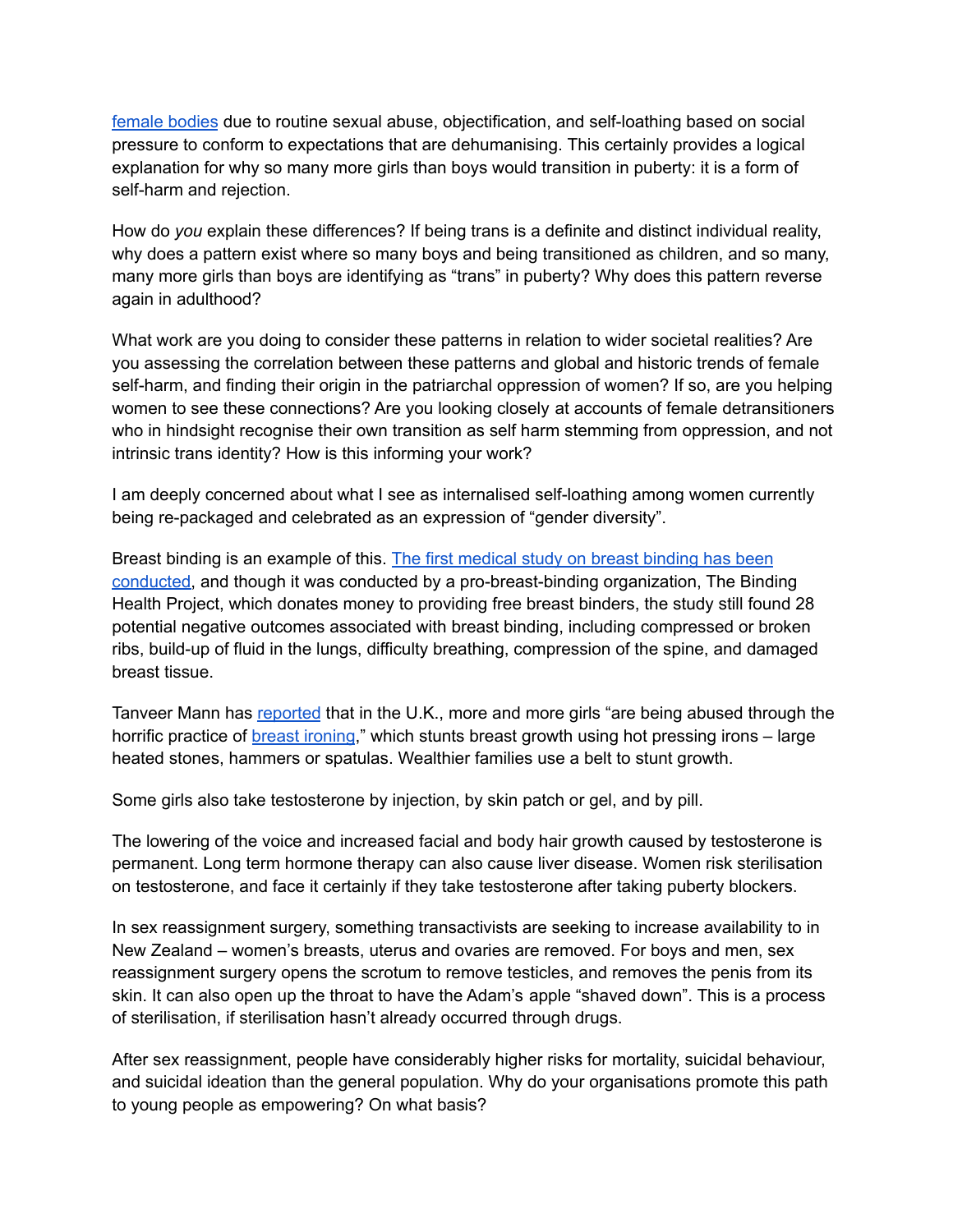## **VIOLENCE AND SAFETY**

Because of the conventional gender roles society promotes, transgenderism in adult men can be connected to [autogynephilia,](https://theperfectbirth.wordpress.com/2016/05/13/a-letter-to-the-president/) the condition that sees men aroused by wearing women's clothing. It is of course not the only reason why men might transition. Yet the oversexualisation of women in society perhaps "makes literally *possessing* womanhood the most intimate way of "getting inside" a woman, or purely *embodying sex,* as it were." Men like Bruce Jenner posing as Caitlyn in women's magazines are an example of how transgenderism actually *[buys](http://thefederalist.com/2015/06/03/how-the-hypersexual-trans-movement-hurts-feminism/) into* the [hypersexualisation](http://thefederalist.com/2015/06/03/how-the-hypersexual-trans-movement-hurts-feminism/) of women in our culture. Are you examining this link at all?

Are you examining the reasons why significantly more adult men than adult women transition? Does this pattern itself not raise questions about the nature of trans "identity"?

There have also been multiple sex abuse cases against women involving men who are transgender; the rate of violence against women committed by males is the [same,](https://www.youtube.com/watch?v=qzfwANtnmnc&app=desktop) whether those males identify as women or not. The violence is the same. What are you doing to shed light on this, and to ensure that women remain safe from male sexual predators, by encouraging conversation about this kind of sexual violence against women as part of your work? What are you doing to ensure that your "gender identity" framework is not obscuring vital discussions about male violence in our communities?

## **HOMOPHOBIA**

It has been suggested that transgenderism as a movement is a form of covert gay eugenics and a human rights [violation](http://www.thehomoarchy.com/do-youth-transgender-diagnoses-put-would-be-gay-lesbian-bisexual-adults-at-risk-for-unnecessary-medical-intervention/) against the gay and lesbian community. "There is ample evidence," states this [article,](http://www.thehomoarchy.com/do-youth-transgender-diagnoses-put-would-be-gay-lesbian-bisexual-adults-at-risk-for-unnecessary-medical-intervention/) "that most gender dysphoric children (including ones with an official gender identity disorder diagnosis) grow out of dysphoria, and are significantly more likely to be gay, lesbian or even bisexual adults."

What are you doing to discuss dangers to this effect, and to ensure that your work is not engaging in a form of covert gay eugenics or conversion therapy, particularly in light of [reports](http://www.sexologytoday.org/2016/01/do-trans-kids-stay-trans-when-they-grow_99.html) demonstrating that it [is?](http://www.feministcurrent.com/2016/10/02/podcast-trouble-transing-kids/)

Another form of homophobia transactivism engages in routinely is in the form of its attack on lesbian community.

The lesbian community is frequently targeted, as men who identify as transwomen discover that lesbians do not wish to have sex with them. Men who are trans, and transactivists, call this transphobic, and have responded with pressure and coercion. What is the stance of RainbowYOUTH and InsideOUT on this, and are you doing work to ensure that lesbian women are affirmed in your programmes? What are you doing to ensure lesbian women are not put under pressure to have sex with men, trans or not trans, either implicitly or explicitly, through the ideology of gender identity?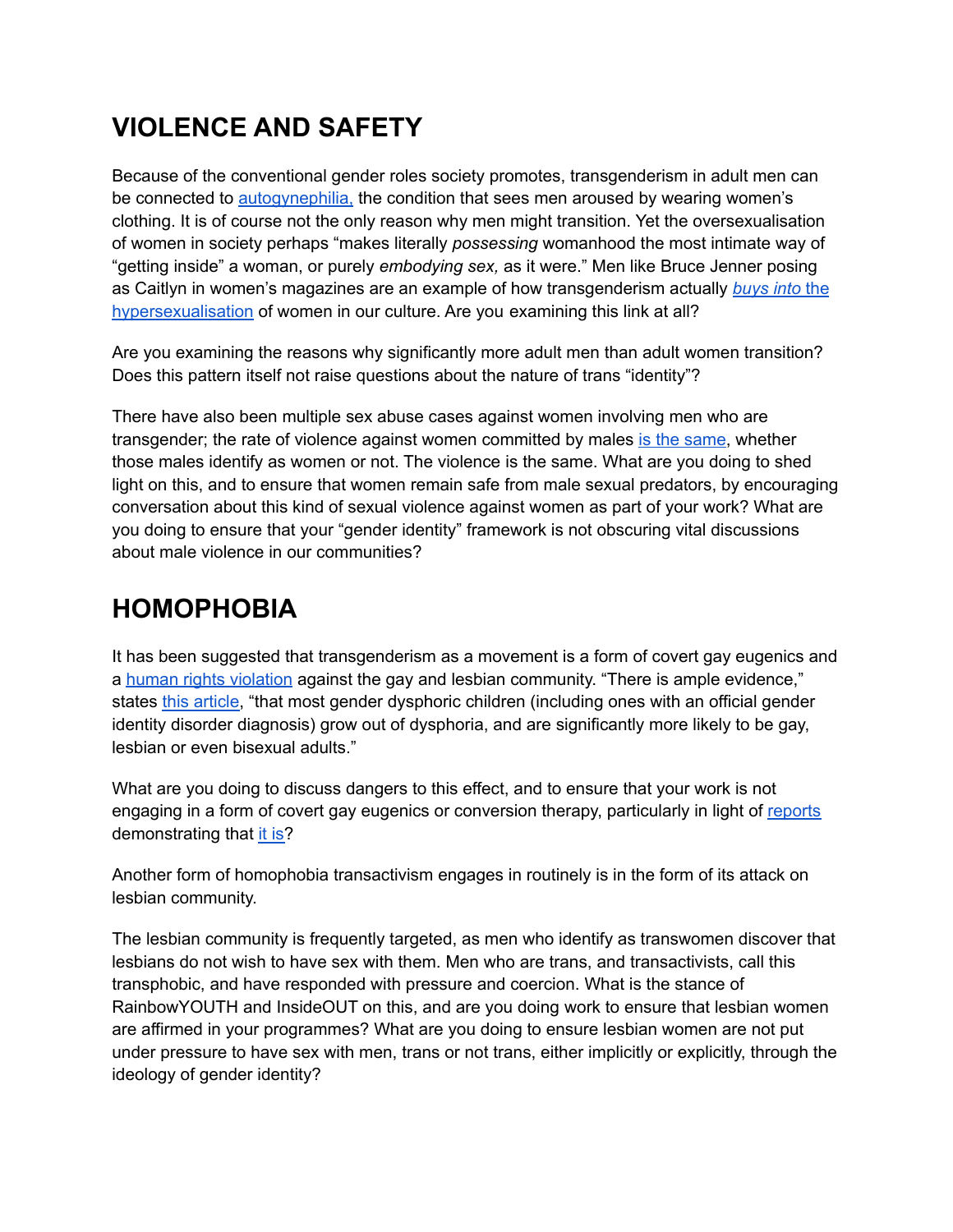#### **SYSTEMIC MISEDUCATION**

What evidence do your organisations draw on to support the concept of gender as an [identity](http://www.ry.org.nz/gender-identity/), a spectrum, and an internal state? This flies in the face of both neuroscience and feminism, which say there is no such [thing](https://www.newscientist.com/article/dn28582-scans-prove-theres-no-such-thing-as-a-male-or-female-brain/) as a 'male' or 'female' brain.

Many transgender people, as well as people who have or are in the process of detransitioning, have begun developing vocal critical perspectives of the gender identity model. Many voice regret about transition. Others do not regret transition, but still come to accept that their biological sex will never change, and recognise that it is in fact dangerous to pronounce otherwise. There is much critique from this community of the "100% affirmation model" in transition therapy, with detransitioners are stating that in fact "there [needs](https://4thwavenow.com/2016/04/21/in-praise-of-gatekeepers-an-interview-with-a-former-teen-client-of-transactive-gender-center/) to be a standard of care that includes ruling out less invasive forms of treatment".

Do RainbowYOUTH and InsideOUT, as organisations celebrating diversity and dialogue, support the 100% affirmation model regardless of these critiques? Do you allow these critical perspectives to inform your work, and welcome discussion of them?

The "gender identity" framework and understanding of sex, gender and sexual oppression seems not only unscientific, but also ahistorical and lacking in social analysis.

Girls who are sold into child marriage, raped then re-traumatised by the legal system, prostituted from childhood, trafficked in the sex trade, gang raped for pornography, and stuck in abusive relationships, are being forced to conform to the gender role of "sex object" that patriarchy assigns to females on the basis of our biological sex. A girl sold into child marriage does not *identify* with this role and cannot *identify* her way out of it. It is not *privilege* for her to have been born into her life situation. She is female, and that means she is part of an oppressed class.

It would seem that only through a significant dose of privilege can anyone claim to be able to "identify" their way in or out of gender.

Socialising boys into masculinity, and teaching them to dominate – through media, pornography, and sports for instance – is a way that patriarchy perpetuates rape culture. Masculinity is toxic; it is not simply one of many equivalent options to select from in order to build a self-image. As Andrea Dworkin states, *rape itself* is a direct consequence of our polar definitions of men and women:

Men are defined as aggressive, dominant, powerful. Women are defined as passive, submissive, powerless… Rape occurs when a man who is dominant by definition, takes a woman who, according to men and all the organs of their culture, was put on earth for his use.

RainbowYOUTH though, rather than raising a challenge to masculinity, suggests that if a boy does not conform to it, he may be transgender. "Transgender is… used to describe people who were assigned a sex at birth and identify with a different gender identity", says the website. In fact, very few people naturally or fully align with the moulds of masculinity or femininity we are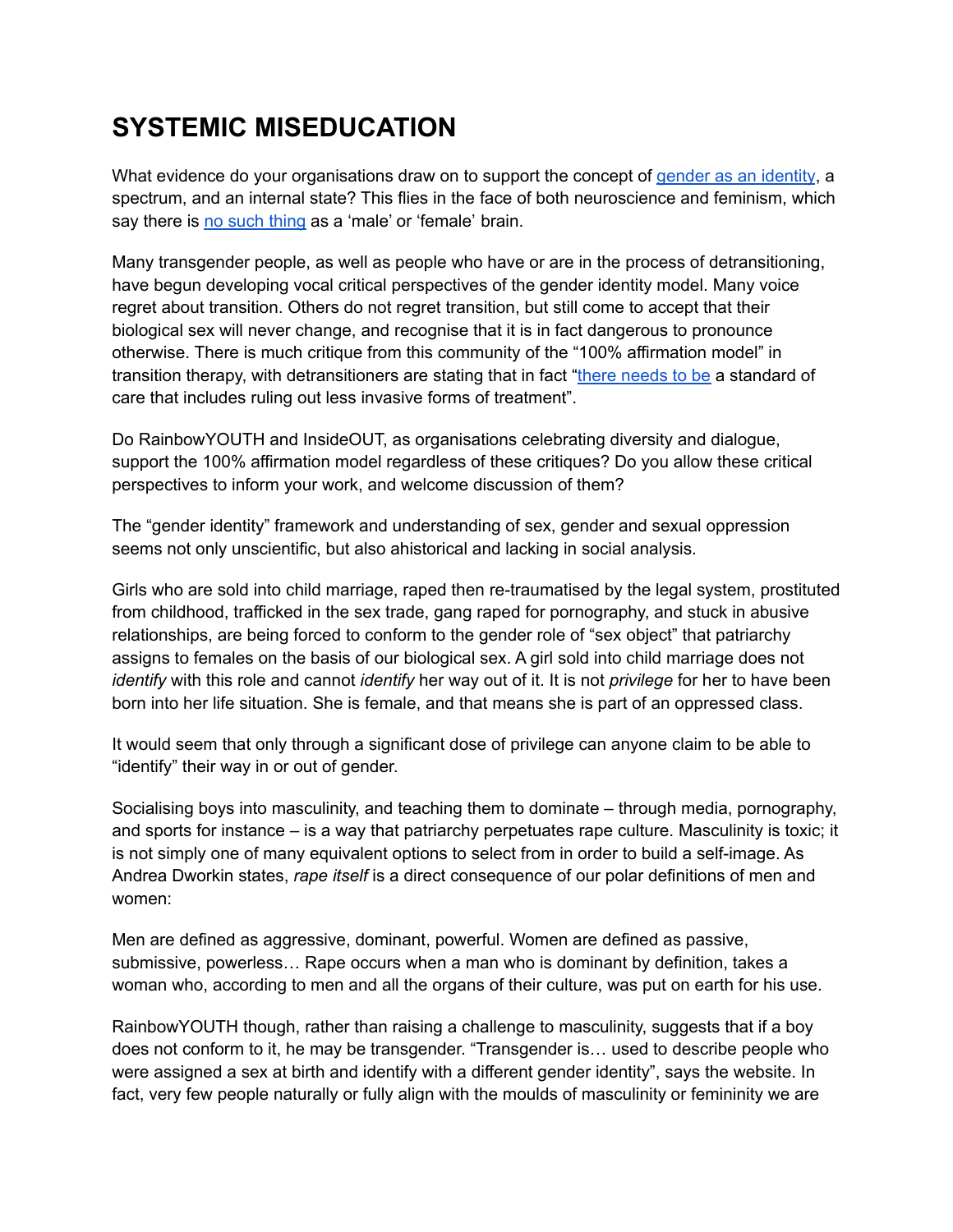ascribed. They are restrictive, and together form a hierarchy of dominance and subordination that perpetuates abuse and misogyny.

The way to challenge hierarchies is to support those on the bottom to dismantle the structures that keep those on top in power. That is why feminism exists. Feminism seeks to dismantle masculinity and male dominance in order to liberate girls and women from rape, abuse and other routine forms of sex-based oppression.

If young people are truly being educated about gender and sex oppression in these programmes – why is there a remarkable increase occurring in young people seeking sex transitions as a result, but not a remarkable increase in young people seeking to end male violence, child marriage or sex trafficking, or improve educational or life chances for women and girls globally? Are these young people actually learning about gender as a real, global, social system, and if so can you **please elucidate?**

Many women and feminists have become critical of transgenderism because of all of these concerns. We are dealing with bullying, job loss, threats, ostracisation, accusations of bigotry, smear campaigns and worse. This in turn is scaring people out of presenting critical views, further skewing the narrative, which again amounts to deceiving and pressuring young people, mothers and parents. What are your organisations doing to ensure it is safe for youth and other community members to present critical views on transgenderism and gender identity, and that anyone considering transition has access to valuable critical perspectives? As stated, many detransitioners are now saying that they wish they had such access.

## **INSTITUTIONALISATION OF NEOLIBERAL "GENDER IDENTITY" POLITICS**

There is no limit to the impact of promoting transgender ideology. In four European countries, it is already legal to nominate your gender based on preference and not biological sex. This has huge implications for women.

First of all, it is serving to distort, obscure, obfuscate vital discussions about male violence. The media is already regularly attributing incidents of male violence to women, because they've been committed by a man who claims female identity. Many women have a hard time shedding light on male violence, because the concept of "gender identity" doesn't allow them to. This while women are being raped by men every minute of every day all over the world – in child marriage, in sex trafficking, in their homes, in the streets. They never see justice. What are you doing to ensure that your work is not obscuring the discussion about male violence, thereby preventing its end?

Reproductive rights organisations, like Planned Parenthood in the States and ALRANZ in New Zealand, also now refer to "pregnant people" to avoid offending men and placate women who want to identify as men. Women are being referred to, by their own organisations, as "menstruators" and "incubators". Since you work to keep Aotearoa safe, what are you doing to